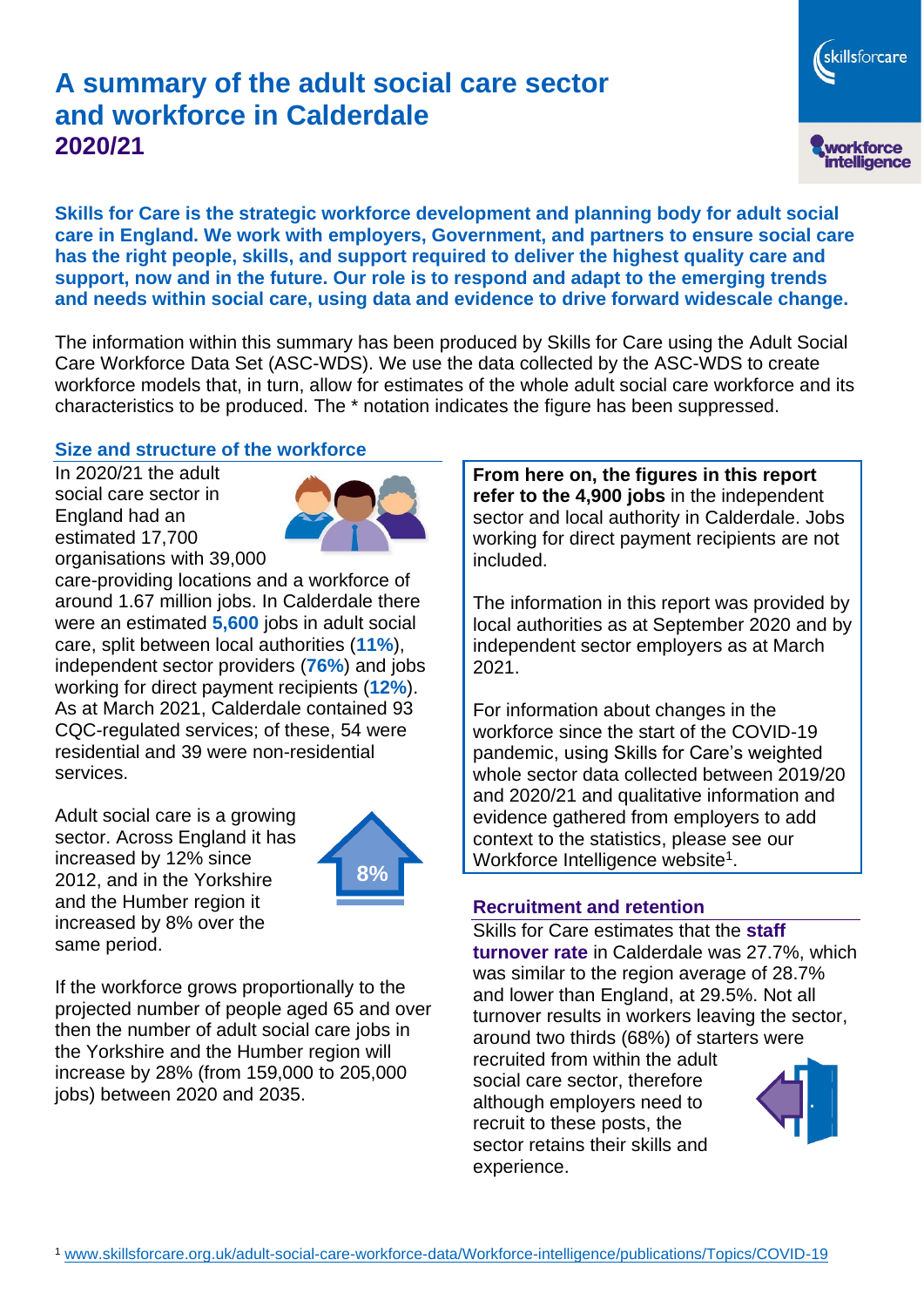Adult social care has an experienced 'core' of workers. Workers in Calderdale had on average **9.1 years of experience in the sector** and 82% of the workforce had been working in the sector for at least three years.

Using both workforce intelligence evidence and our links with employers and stakeholders across England, we know that recruitment and retention is one of the largest issues faced by employers. We have many resources and tools available to help, for example the 'Values-based recruitment and retention toolkit'<sup>2</sup> and 'Seeing potential: widen your talent pool'. <sup>3</sup> For more information please visit: [www.skillsforcare.org.uk/recruitment-retention](http://www.skillsforcare.org.uk/recruitment-retention)

#### **Employment information**

We estimate Calderdale had **4,900** adult social care jobs employed in the local authority and independent sectors. These included 425 managerial roles, 225 regulated professionals, 3,600 direct care (including 2,800 care workers), and 650 othernon-care proving roles.

The average number of **sickness days** taken in the last year in Calderdale was 10.1, (10.2 in Yorkshire and the Humber and 9.5 across England). With an estimated directly employed workforce of 4,700, this would mean employers in Calderdale lost approximately **47,000 days to sickness in 2020/21**. In England levels of staff sickness have nearly doubled over the course of the pandemic between 2019/20 and 2020/21, in total around 6 million extra days were lost to sickness than in the year before.

Less than a quarter (16%) of the workforce in Calderdale were on zero-hours contracts. Around a half (48%) of the workforce usually worked full-time hours and 52% were parttime.

#### **Chart 1. Proportion of workers on zero hours contracts by area**

**England** Yorkshire and the Humber Calderdale

 25% 20% 16%

# **Workforce demographics**

The majority (85%) of the workforce in Calderdale were female, and the average age was 43.8 years old. Workers aged



24 and under made up 9% of the workforce and workers aged over 55 represented 27%. Given this age profile approximately 1,300 people will be reaching retirement age in the next 10 years.

Nationality varied by region, in England 83% of the workforce identified as British, while in the Yorkshire and the Humber region this was 93%. An estimated 97% of the workforce in Calderdale identified as British, 1% identified as of an EU nationality and 2% a non-EU nationality, therefore there was a similar reliance on EU and non-EU workers.

# **Pay**



Table 1 shows the full-time equivalent annual or hourly pay rate of selected job roles in Calderdale (area), Yorkshire and the Humber (region) and

England. All figures represent the independent sector as at March 2021, except social workers which represent the local authority sector as at September 2020. At the time of analysis, the National Living Wage was £8.72.

#### **Table 1. Average pay rate of selected job roles by area**

|                                 | England | Region  | Area    |
|---------------------------------|---------|---------|---------|
| Full-time equivalent annual pay |         |         |         |
| Social Worker <sup>†</sup>      | £37,100 | £34,000 | £30,900 |
| Registered nurse                | £33,600 | £32,400 |         |
| Hourly pay                      |         |         |         |
| National Living<br>Wage         | £8.72   | £8.72   | £8.72   |
| Senior care worker              | £10.00  | £9.88   | £9.47   |
| Care worker                     | £9.29   | £9.12   | £9.11   |
| Support and<br>outreach         | £9.53   | £9.41   | £9.23   |

†Local authority social workers only.

Please note that pay varies by sector, with local authority pay generally being higher than independent sector pay.

[www.skillsforcare.org.uk/vba](http://www.skillsforcare.org.uk/vba)